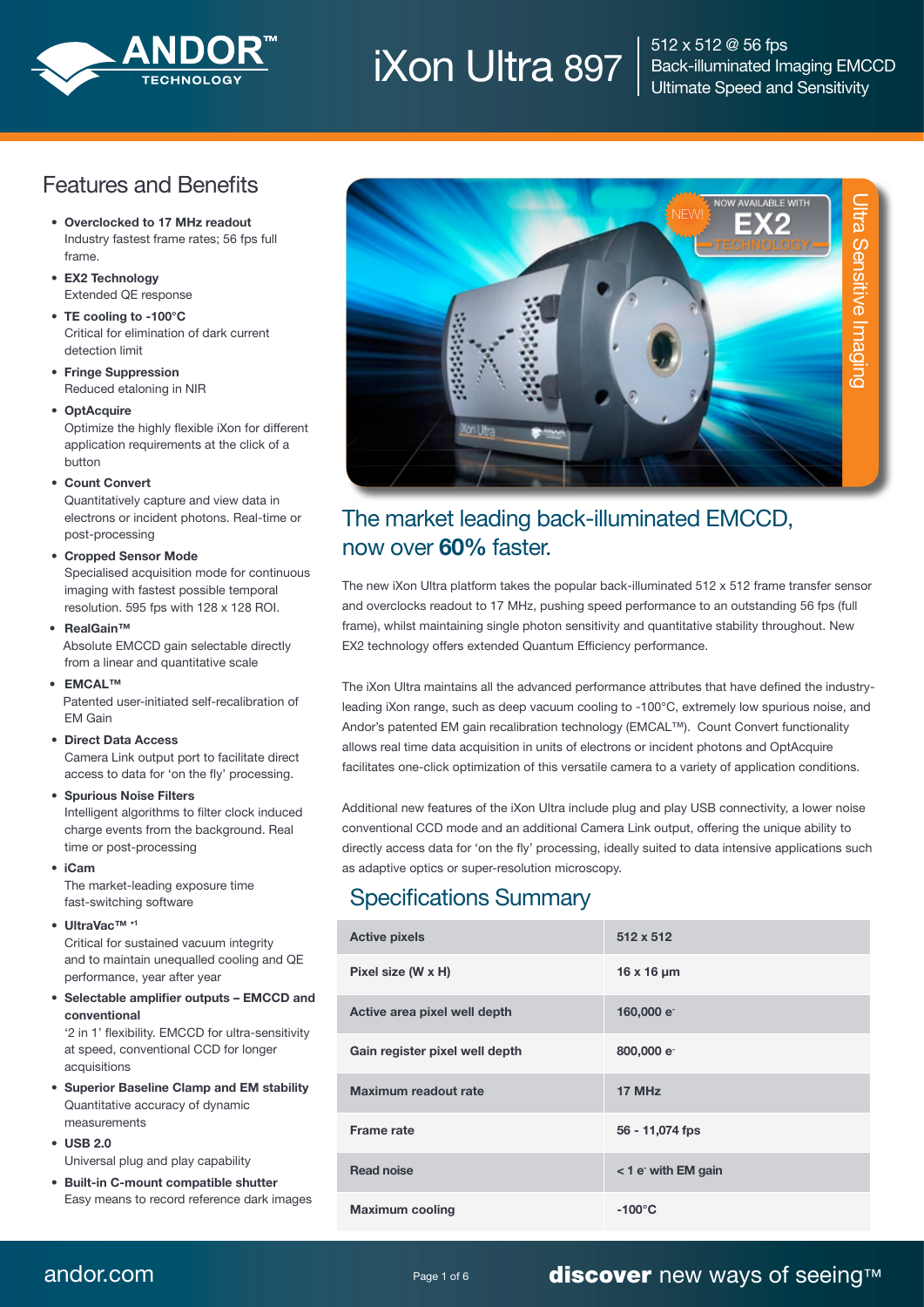

 $\overline{\mathsf{ax}}$  iXon Ultra 897

512 x 512 @ 56 fps Back-illuminated Imaging EMCCD Ultimate Speed and Sensitivity

# System Specifications<sup>\*</sup>

| <b>Model number</b>                                                                                          | 897                                                                                                                                                     |
|--------------------------------------------------------------------------------------------------------------|---------------------------------------------------------------------------------------------------------------------------------------------------------|
| <b>Sensor QE options</b>                                                                                     | EX2: Back illuminated, dual AR coated<br>BV: Back Illuminated, standard AR coated<br>UVB: Back Illuminated, standard AR with additional lumogen coating |
| <b>Fringe Suppression</b>                                                                                    | Available on EX2 and BV sensor options                                                                                                                  |
| <b>Active pixels</b>                                                                                         | 512 x 512                                                                                                                                               |
| <b>Pixel size</b>                                                                                            | $16 \times 16 \mu m$                                                                                                                                    |
| Image area                                                                                                   | 8.2 x 8.2 mm with 100% fill factor                                                                                                                      |
| Minimum temperature air cooled<br><b>Coolant recirculator</b><br>Coolant chiller, coolant @ 10°C, 0.75 l/min | $-85^{\circ}$ C<br>$-95^{\circ}$ C<br>$-100^{\circ}$ C                                                                                                  |
| <b>Thermostatic Precision</b>                                                                                | $\pm$ 0.01°C                                                                                                                                            |
| <b>Digitization</b>                                                                                          | 16 bit @ all readout speeds                                                                                                                             |
| <b>Triggering</b>                                                                                            | Internal, External, External Start, External Exposure, Software Trigger                                                                                 |
| System window type                                                                                           | Single window - AR coated or uncoated available                                                                                                         |
| <b>Blemish specification</b>                                                                                 | Grade 1 sensor (CCD97), as defined by the sensor manufacturer e2V<br>For further details see www.e2v.com                                                |
| <b>PC</b> Interface                                                                                          | <b>USB 2.0</b>                                                                                                                                          |
| <b>Lens Mount</b>                                                                                            | C-mount                                                                                                                                                 |
| <b>Direct Data Access</b>                                                                                    | Camera Link 3-tap output                                                                                                                                |

## Advanced Performance Specifications<sup>\*</sup>

| Dark current and background events '3, 4<br>Dark current (e <sup>-</sup> /pixel/sec) @ -85°C<br>Spurious background (events/pix) @ 1000x gain / -85°C<br>Active area pixel well depth<br>Gain register pixel well depth '5                                         |                                                                                                               | 0.001<br>0.005<br>160,000 e <sup>-</sup><br>800,000 e                         |  |
|--------------------------------------------------------------------------------------------------------------------------------------------------------------------------------------------------------------------------------------------------------------------|---------------------------------------------------------------------------------------------------------------|-------------------------------------------------------------------------------|--|
| <b>Pixel readout rates</b>                                                                                                                                                                                                                                         | <b>Electron Multiplying Amplifier</b><br>17, 10, 5, 1 MHz<br><b>Conventional Amplifier</b><br>3, 1 & 0.08 MHz |                                                                               |  |
| Read noise (e <sup>-</sup> ) * <sup>6</sup><br>17 MHz through EMCCD amplifier<br>10 MHz through EMCCD amplifier<br>5 MHz through EMCCD amplifier<br>1 MHz through EMCCD amplifier<br>1 MHz through conventional amplifier<br>80 kHz through conventional amplifier | Typical<br>98<br>66<br>36<br>15<br>6<br>3                                                                     | With Electron Multiplication<br>$<$ 1<br>$<$ 1<br>$<$ 1<br>$<$ 1              |  |
| Linear absolute Electron Multiplier gain                                                                                                                                                                                                                           |                                                                                                               | 1 - 1000 times via RealGain™ (calibration stable at all cooling temperatures) |  |
| Linearity *7                                                                                                                                                                                                                                                       | Better than 99%                                                                                               |                                                                               |  |
| Vertical clock speed                                                                                                                                                                                                                                               | $0.3$ to $3.3$ µs (variable)                                                                                  |                                                                               |  |
| <b>Timestamp accuracy</b>                                                                                                                                                                                                                                          | 10 <sub>ns</sub>                                                                                              |                                                                               |  |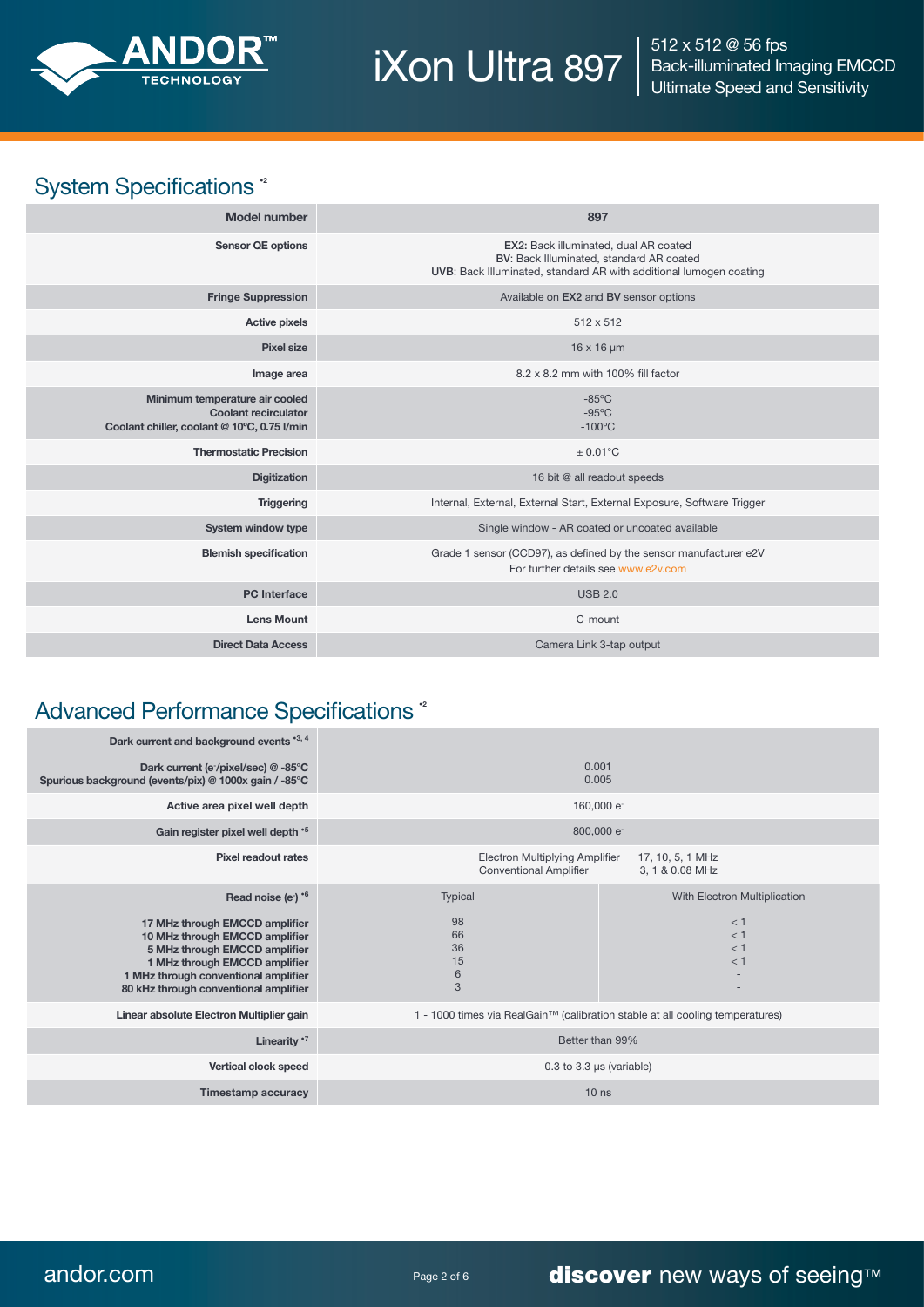

iXon Ultra 897 |

## Frame Rates (Standard Mode) \*

|                | <b>Array size</b> |           |           |         |           |                 |                          |
|----------------|-------------------|-----------|-----------|---------|-----------|-----------------|--------------------------|
| <b>Binning</b> | $512 \times 512$  | 256 x 256 | 128 x 128 | 64 x 64 | 512 x 100 | $512 \times 32$ | $512 \times 1$           |
| 1 x 1          | 56                | 110       | 212       | 397     | 277       | 704             | 2857                     |
| 2x2            | 109               | 210       | 394       | 699     | 503       | 1136            | $\overline{\phantom{a}}$ |
| $4 \times 4$   | 206               | 385       | 680       | 1099    | 840       | 1613            |                          |

## Frame Rates (Cropped Sensor Mode) \*

|                | <b>Array size</b> |           |         |                |                  |                 |                          |
|----------------|-------------------|-----------|---------|----------------|------------------|-----------------|--------------------------|
| <b>Binning</b> | 256 x 256         | 128 x 128 | 64 x 64 | $32 \times 32$ | $512 \times 100$ | $512 \times 32$ | $512 \times 1$           |
| 1 x 1          | 111               | 595       | 1433    | 3532           | 296              | 857             | 11074                    |
| 2x2            | 215               | 1085      | 2433    | 5325           | 570              | 1589            | $\blacksquare$           |
| $4 \times 4$   | 402               | 1802      | 3577    | 6579           | 1050             | 2682            | $\overline{\phantom{0}}$ |

## Quantum Efficiency Curves \* The Controllery Curves \* The QE v Fluorophores Curve





## Stability Plot



## andor.com **Page 3 of 6 discover** new ways of seeing™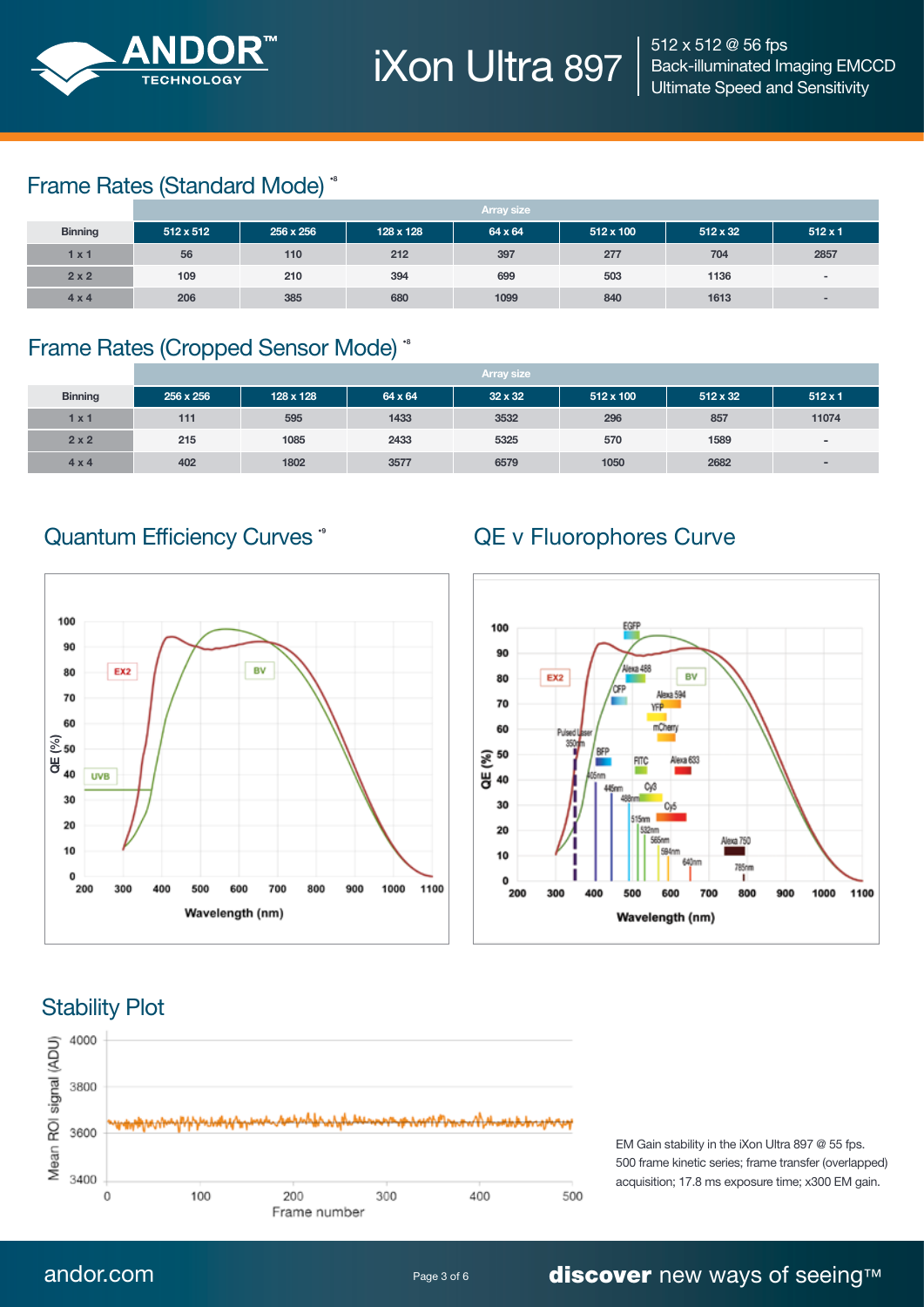

# $\rm{Non}$  Ultra 897  $\rm{S12 \times S12}$  @ 56 fps

example shown

Back-illuminated Imaging EMCCD Ultimate Speed and Sensitivity

## Creating The Optimum Product for You

How to customize the iXon Ultra 897:

## Step 1.

The iXon Ultra 897 comes with 5 options for sensor types. Please select the sensor which best suits your needs.

### Step 2.

Please indicate alternative window option if required.

#### Step 3.

Please indicate which software you require.

## Step 4.

For compatibility, please indicate which accessories are required.

### Step 1.

#### Choose sensor finish option

#BV: Back-illuminated, standard AR coated BVF: Back-illuminated, standard AR coated with fringe suppression

- UVB: Back Illuminated, standard AR with additional lumogen coating
- #EX: Back-illuminated, EX2 dual AR coated EXF: Back-illuminated, EX2 dual AR coated with fringe suppression

#### Step 2. (Optional)

The iXon Ultra 897 with #BV and BVF sensors are supplied with an AR coated Quartz window as standard, optimized for the 400 to 900 nm. The #EX, EXF and UVB sensors are supplied with an uncoated Quartz window.

DU-897U-CS0- EXF

The following **alternative** AR coated window choices are available and must be ordered at time of build (if selected):

WIN-35MM-400/900-W Quartz window, AR coated for 400-900 nm. 99% transmission at 600 nm WIN-35MM-250/450-W Quartz window, AR coated for 250-450 nm. 97% transmission at 260 nm WIN-35MM-600/1100-W Quartz window, AR coated for 600-1100 nm. 98% transmission at 1000 nm

#### Step 3.

The iXon Ultra requires at least one of the following software options:

Solis Imaging A 32-bit application compatible with 32 and 64-bit Windows (XP, Vista and 7) offering rich functionality for data acquisition and processing. AndorBasic provides macro language control of data acquisition, processing, display and export.

Andor SDK A software development kit that allows you to control the Andor range of cameras from your own application. Available as 32 and 64-bit libraries for Windows (XP, Vista and 7), compatible with C/C++, C#, Delphi, VB6, VB.NET, LabVIEW and Matlab. Linux SDK compatible with C/C++.

Andor iQ A comprehensive multi-dimensional imaging software package. Offers tight synchronization of EMCCD with a comprehensive range of microscopy hardware, along with comprehensive rendering and analysis functionality. Modular architecture for best price/ performance package on the market.

#### Third party software compatibility

Drivers are available so that the iXon range can be operated through a large variety of third party imaging packages. See Andor web site for detail: andor.com/software

#### Step 4.

#### The following accessories are available:

OPTOMASK Optomask microscopy accessory, used to mask unwanted sensor area during Cropped Sensor mode acquisition.

XW-RECR Re-circulator for enhanced cooling performance ACC-XW-CHIL-160 Oasis 160 Ultra compact chiller unit OA-CNAF C-mount to Nikon F-mount adapter

OA-COFM C-mount to Olympus adapter

OA-CTOT C-mount to T-mount adapter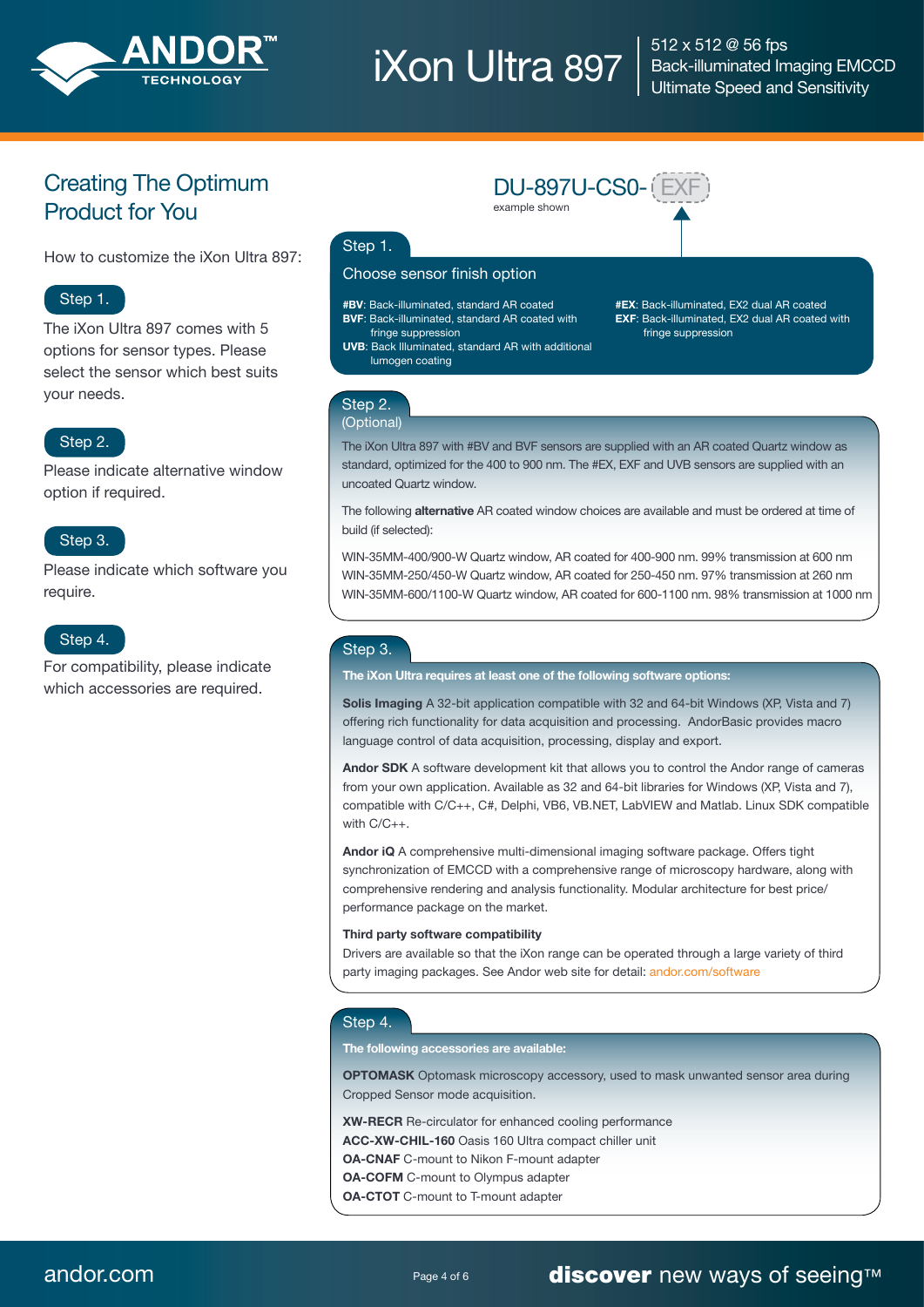

 $\rm{Non}$  Ultra 897  $\rm{S12 \times S12}$  @ 56 fps Back-illuminated Imaging EMCCD Ultimate Speed and Sensitivity

## Product Drawings



## Connecting to the iXon Ultra

#### Camera Control

Connector type: USB 2.0

#### TTL / Logic

Connector type: 26 way D Type with 8 programmable digital inputs or outputs for control and sensing of up to 8 external device

#### Camera Link Out

Base 3-tap output (MDR 26 connector). Used as a parallel output for embedded applications.

Minimum cable clearance required 90 mm

## Typical Applications

| Single molecule detection                                | <b>Cell Motility</b>                             |
|----------------------------------------------------------|--------------------------------------------------|
| Super resolution (PALM, STORM)                           | Whole genome sequencing                          |
| <b>TIRF microscopy</b>                                   | FRET / FRAP                                      |
| Spinning disk confocal microscopy                        | Fluorescence Correlation Microscopy (multi-beam) |
| Vesicle trafficking                                      | Microspectroscopy / Hyperspectral imaging        |
| Selective/single plane illumination<br>microscopy (SPIM) | Lucky astronomy                                  |
| Ion signalling (Calcium flux)                            | <b>Adaptive Optics</b>                           |
| Voltage sensitive dyes                                   | Single Photon Counting                           |

## andor.com **Page 5 of 6 discover** new ways of seeing™